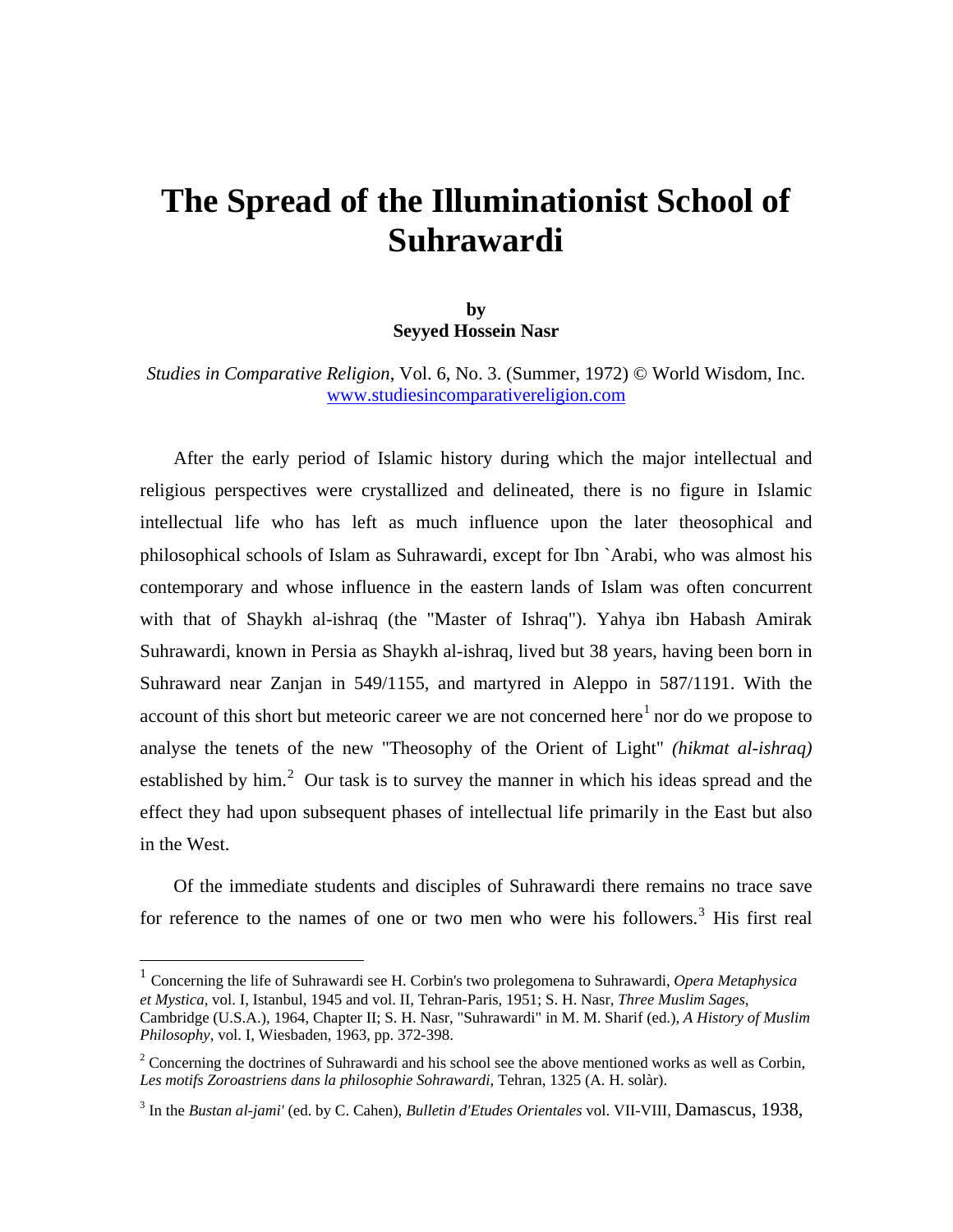disciple was Shams al-Din Muhammad Shahrazuri,<sup>[4](#page-1-0)</sup> who lived in the seventh/thirteenth century and wrote commentaries upon his works as well as a moving account of his life in the *Nuzhat al-arwah wa rawdat al-afrah.*[5](#page-1-1) The dates of the life of Shahazuri make it most unlikely that he could have been a direct disciple of Suhrawardi, but the intimate manner in which he speaks of *ishraqi* doctrines and the Shaykh al-ishraq himself leave no doubt that he belonged directly to Suhrawardi's school, being perhaps a disciple of one of his disciples. In any case one can state with certainty that he received the oral transmission which in Islamic philosophy is a necessary complement to the written text and a condition *sine qua non* for a full understanding of traditional doctrines. Shahrazuri was the great propagator and commentator of Suhrawardi' s teachings, playing a role that is in many ways analogous to that of Sadr al-Din al-Qunyawi *vis-a-vis* Ibn 'Arabi. Shahrazuri wrote a commentary upon the *Talwihat* of Suhrawardi in [6](#page-1-2)80/1281,<sup>6</sup> and the first commentary upon the *Hikmat al-ishraq,* upon which all later commentaries have relied in one way or other.<sup>[7](#page-1-3)</sup>

The seventh/thirteenth century witnessed a wide general interest in the writings of Suhrawardi and in fact it was during this century that *ishraqi* doctrines penetrated into the intellectual centers of Persia and also Anatolia and Syria. Besides the commentary of Shahrazuri upon the *Talwihat,* at nearly the same time two other commentaries were also written upon this important work, that of Ibn Kammunah, written in 667/1269, and that

p. 150, the name of one Shams al-Din is mentioned as his student but the identity of this figure is not known.

<span id="page-1-0"></span><sup>4</sup> Concerning Shahrazuri see *Kanz al-hikmah'* by D. Durri, which is a Persian translation of the *Nuzhat alarwah*, Tehran, 1316 (A. H. solar), p. 11. Durri argues from a treatise on the creation of the world (*huduth*) by Mulla Shamsa in which it is stated that Qutb al-Din Shirazi has cited Shahrazuri that Shahrazuri lived in the seventh/thirteenth century. Other indications substantiate the fact that Shahrazuri, whose biography is unknown to us, was still alive during the last decades of the seventh/thirteenth century. See also Sachau, *Chronologie Orientalischer Volker von Albiruni, Leipzig,* 1878, introduction, p.p L-LI.

<span id="page-1-1"></span><sup>5</sup> O. Spies has given the Arabic text of this biographical account in his edition of Suhrawardi, *Three Treatises on Mysticism,* Stuttgart, pp. 90-121; in our recent edition of Suhrawardi's Persian works, *Oeuvres philosophiques et mystigues*, vol. II, II, Tehran-Paris, 1970, Persian introduction, pp. 13-30, we have also given a new edited version of Shahrazuri's biographical account of Suhrawardi as well as its Persian translation by the tenth/sixteenth century scholar Maqsud 'Mi Tabrizi.

<span id="page-1-2"></span><sup>6</sup> See M.T. Danechpazhuh, *Fihrist-i kitabkhanay-i ihda'i-yi Aqa-Sayyid Muhammad Mishkat bi kitabkhanay-i Danish-gah-i Tihran*, vol. III, part I, Tehran, 1332, p. 212.

<span id="page-1-3"></span><sup>&</sup>lt;sup>7</sup> See ibid., p. 455. On the commentaries upon the Hikmat al-ishraq see Corbin, prolegomena to vol. II of Suhrawardi, Opera Metaphysica et Mystica, pp. 59-64.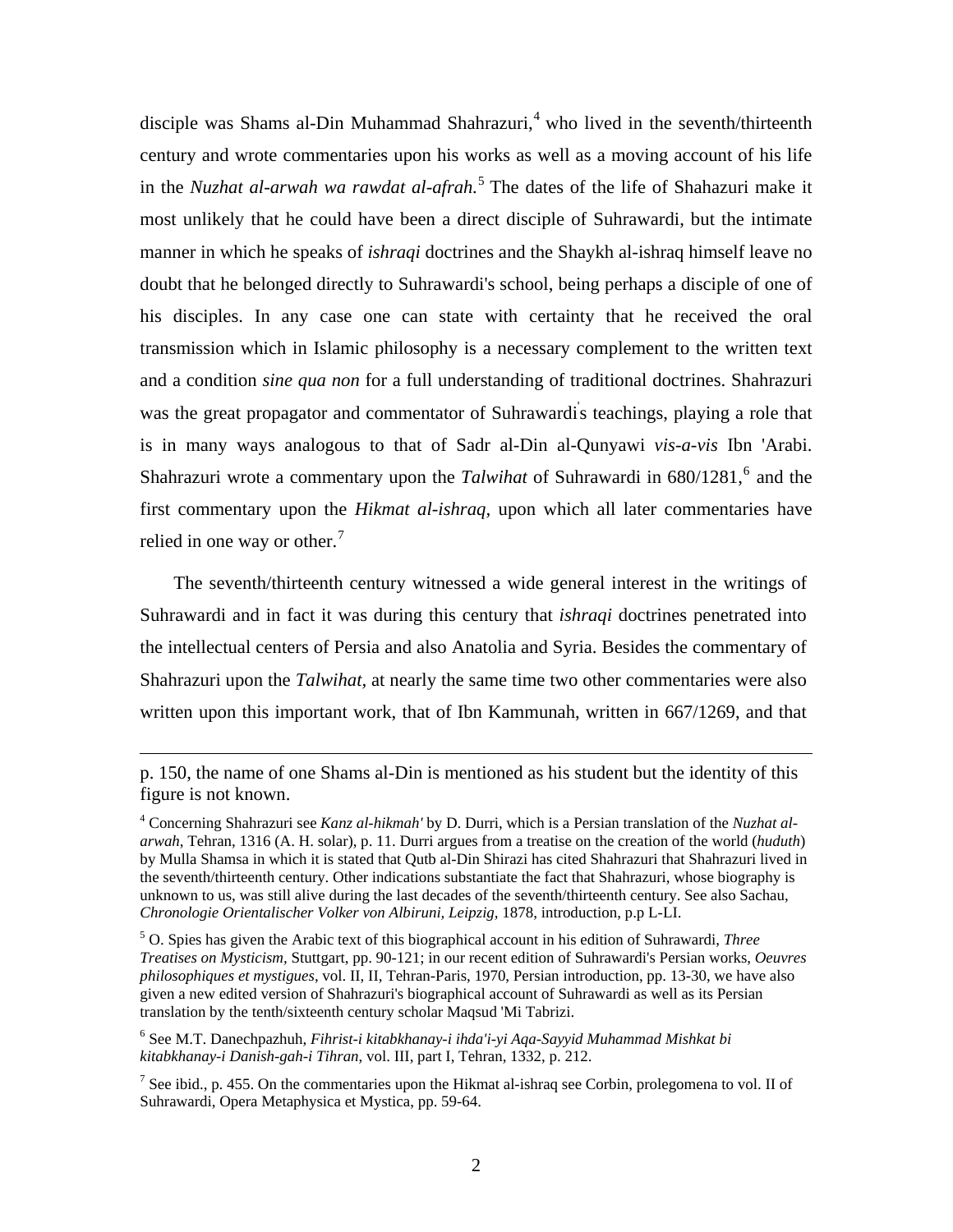of Allamah Hilli, completed sometimes before 693/1293. Hilli's own master, Nasir al-Din Tusi, although the reviver of Ibn Sina's philosophy and known most of all for his contributions to Peripatetic *(mashsha'i)* philosophy through his *Sharh alisharat wa' 1 tanbihat,* was not only acquainted with Suhrawardi but also influenced by him, especially in the question of God's knowledge of the world. The influence of Suhrawardi upon Nasir al-Din in fact did not go unnoticed by later Islamic philosophers themselves, so that for example Mulla Sadra mentions it in his commentary upon Abhari's *al-Hidayah*. [8](#page-2-0) Athir al-Din Abhari himself, although known mostly for his Peripatetic *al-Hidayah,* was deeply influenced by Suhrawardi and in his *Kashf al-haqa' iq fi tahrir aldaqa'iq* follows the master of Ishraq completely.<sup>[9](#page-2-1)</sup> Also during the seventh/thirteenth century another of Nasir al-Din's students and himself one of the foremost *hakims* of Persia, Qutb al-Din Shirazi, composed the second major commentary upon the *Hikmat al-ishraq,* which although based on that of Shahrazuri became much better known than Shahrazuri's work. The first printed lithographed edition of the *Hikmat al-ishraq,* which appeared in Tehran in 1315 (A.H. solar), contains the commentary of Qutb al-Din, and for the past seven centuries nearly all students of *ishraqi* theosophy have seen Suhrawardi through the eyes of Qutb al-Din.

By the beginning of the eight/fourteenth century the *ishraqi* school had become definitely established in Persia and henceforth it remained as an important element of the intellectual life of not only Persia but also the eastern lands of Islam where the Persian Islamic culture has been dominant. In order to study the propagation of Suhrawardi's teachings it would be necessary to follow their spread stage by stage in four different regions: in Persia itself, in the Ottoman world, in the Indo-Pakistani sub-continent and finally in the West where the whole question of whether Suhrawardi was ever known or not must be examined.

Let us begin with the Ottoman world. The proximity of Aleppo to Anatolia and the spread of gnostic teachings mostly from Qunya in the seventh/thirteenth century in the

<span id="page-2-0"></span> 8 See Sadr al-Din Shirazi, Sharh al-hidayat al-athiriyyah, Tehran, 1313, (A.H. lunar), pp. 366-367.

<span id="page-2-1"></span><sup>9</sup> See Corbin, prolegomena to vol. I of *Opera Metaphysica et Mystica*, p. XXI, note 29.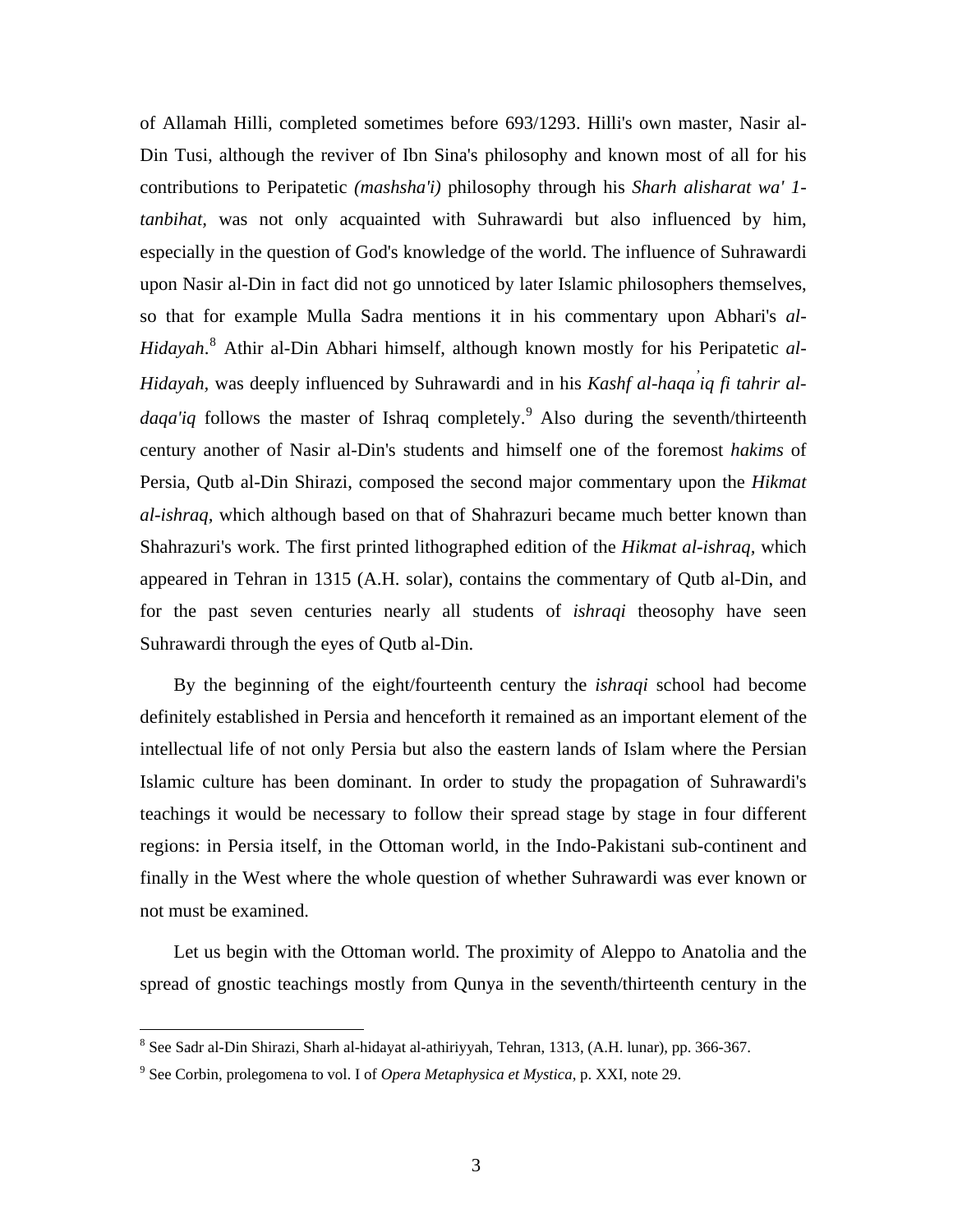Turkish speaking areas of the region made the teachings of the *ishraqi* school both easily accessible and intellectually attractive in the region that was later to become the heartland of the Ottoman empire. Unfortunately, as far as we have been able to discover, no systematic study of Islamic philosophy in the Turkish speaking parts of the Ottoman empire has been made save for the domain that touches upon the gnostic school of Ibn 'Arabi. But the large number of manuscripts of Suhrawardi found in Turkish libraries especially in Istanbul, often copied by Turkish scribes, the presence of commentaries and marginal notes upon these works in Arabic and Persian as well as in Turkish by scholars of that region and the presence of many ideas of an *"ishraqi* color" in the writings of later Turkish Sufis of the school of Ibn 'Arabi all indicate the extent of the influence of Suhrawardi in a part of the Islamic world where much remains to be discovered through the study of manuscript material that has not received the attention it deserves until now.

In Persia itself, upon the solid foundations established during the seventh/thirteenth century, a long chain of *ishraqi hakims* appeared on the scene culminating with the Safavid sages such as Mir Damad and Mulla Sadra, who were deeply impregnated with the teachings of the Master of Ishraq. Nearly all the Persian philosophers and *hakims*  between the seventh/thirteenth and tenth/sixteenth centuries, such as Qutb al-Din Razi, Ibn Turkah Isfahani, Jalal al-Din Dawani, the two Dashtakis and Sayyid Sharif Jurjani, were influenced by Suhrawardi, and many wrote commentaries upon his works, the writings of Dawani being particularly important in this respect. Dawani and Ghiyath al-Din Mansur Dashtaki wrote commentaries upon the *Hayakil al-Nur* and Wadud Tabrizi on *al-Alwah al-'imadiyyah* as well as glosses upon Qutb al-Din's commentary upon the *Hikmat al-ishraq.*

Meanwhile both the Sufis of the school of Ibn 'Arabi and Shi'ite theologians became interested in and impregnated by Suhrawardi's teachings during this period of general rapprochement between the different Islamic intellectual perspectives in Persia.<sup>[10](#page-3-0)</sup> Such masters of gnosis as 'Abd al-Razzaq Kashani and Da'ud Qaysari were well aware of

<span id="page-3-0"></span><sup>10</sup> We have dealt with this question in several of our works, including *Three Muslim Sages*, pp. 79-82 and also *Islamic Studies*. Beirut, 1966, pp. 113-114.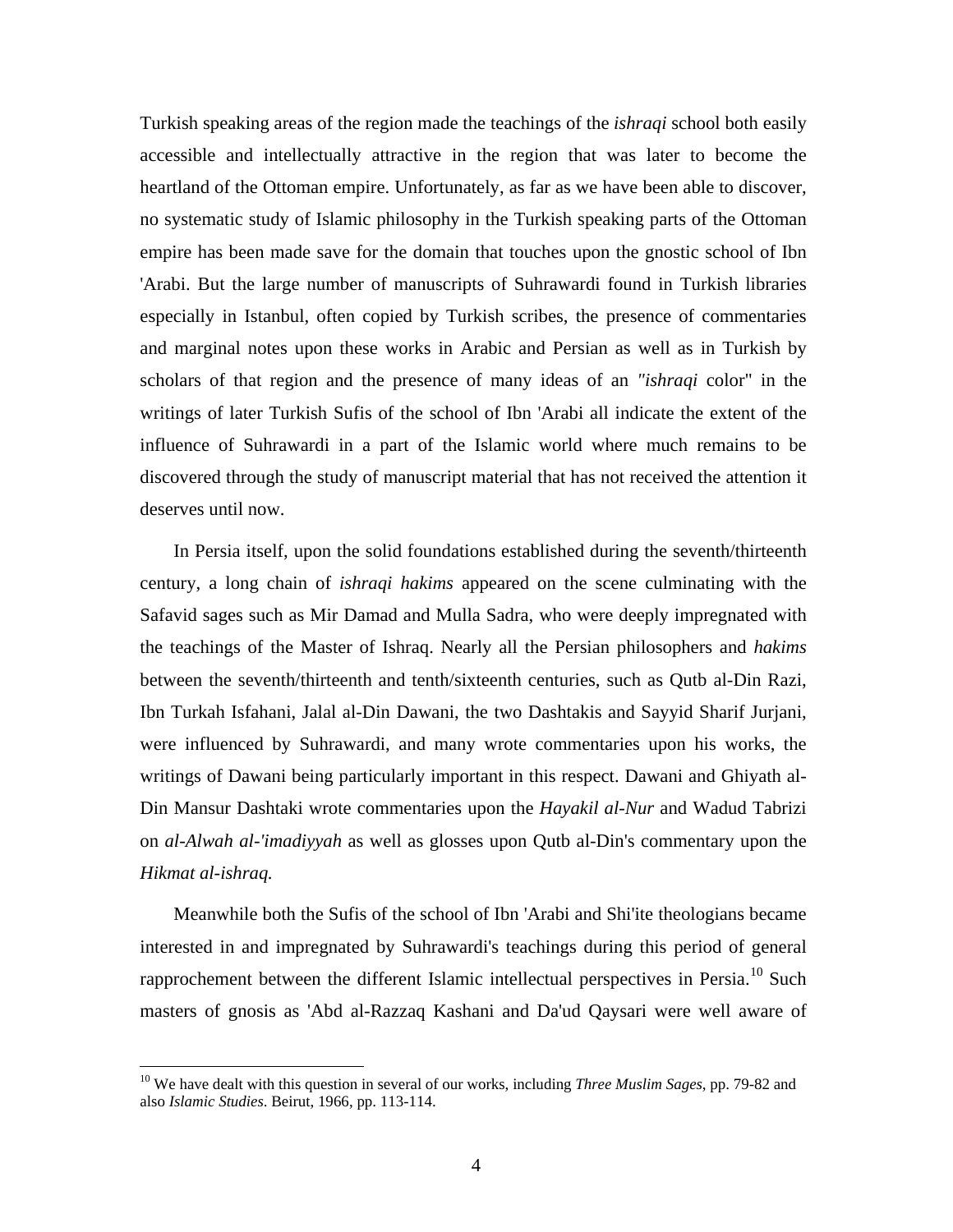*ishraqi* teachings while Ibn Turkah sought consciously to combine the teachings of Ibn 'Arabi and Suhrawardi. We must also remember that Qutb al-Din Shirazi himself was not only the great expositor of *ishraqi* teachings but also a Sufi and student of Sadr al-Din al-Qunyawi. The nature of *ishraqi* teachings is such as to provide a bridge between philosophy based on ratiocination and pure gnosis. It therefore became inextricably bound up with certain of the later schools of Sufism especially that of Ibn 'Arabi, and the source of *ishraq* for the *ishraqi hakims* remained always the light of Islamic esotericism contained usually in Sufism and occasionally in other forms which Islamic esotericism has taken in Shi'ism.<sup>[11](#page-4-0)</sup>

The integration of *ishraqi* teachings into Shi'ism was for this and other complex reasons, which we cannot delve into on this occasion, rapid and profound, with the result that during later centuries most of the *ishraqis* have been Shi'ite. During the period predating the Safavids, such Shi'ite theologians as Sayyid Haydar Amuli and especially Ibn Abi Jumhur prepared the ground for the integration of *ishraqi* wisdom into the prespective of Shi' ism. The basic work of Ibn Abi Jumhur, *Kitab al-mujli,* contains major theses of *ishraqi* theosophy.

The above tendencies culminated in the great renaissance of the Islamic sciences and especially theosophy or *hikmat-i ilahi* during the Safavid period. Nearly all the major figures of this era, such as Mir Damad, Mir Findiriski, Mulla Sadra, Sayyid Ahmad ' Alawi, Mulla Shamsa Gilani, Mulla Muhsin Fayd Kashani, ' Abd al-Razzaq Lahiji and Qadi Sa'id Qummi, not to speak of the later traditional philosophers who have carried this tradition to the present day in Persia, were influenced by Suhrawardi. In fact the whole intellectual effort of the Safavid period is unimaginable without the figure of Suhrawardi, even if Mulla Sadra did found a new intellectual perspective based upon the " principality of existence" *(asalat al-wujud)* opposed to Suhrawardi "principiality of quiddity" *(asalat al-mahiyyah).* Despite this difference his vision of the Universe

<span id="page-4-0"></span> $11$  One must remember that although ishraqi usually refers to the school of Suhrawardi, because of the universality of the symbolism of light certain Sufis, especially of the Shadhiliyyah Order, have been called ishraqi without this term referring specifically to Suhrawardi and his school. See for example the *Illumination in Islamic Mysticism* of 'Abd al-Mawahib al-Shadhili, translated by E. Jurji, Prince-ton, 1938.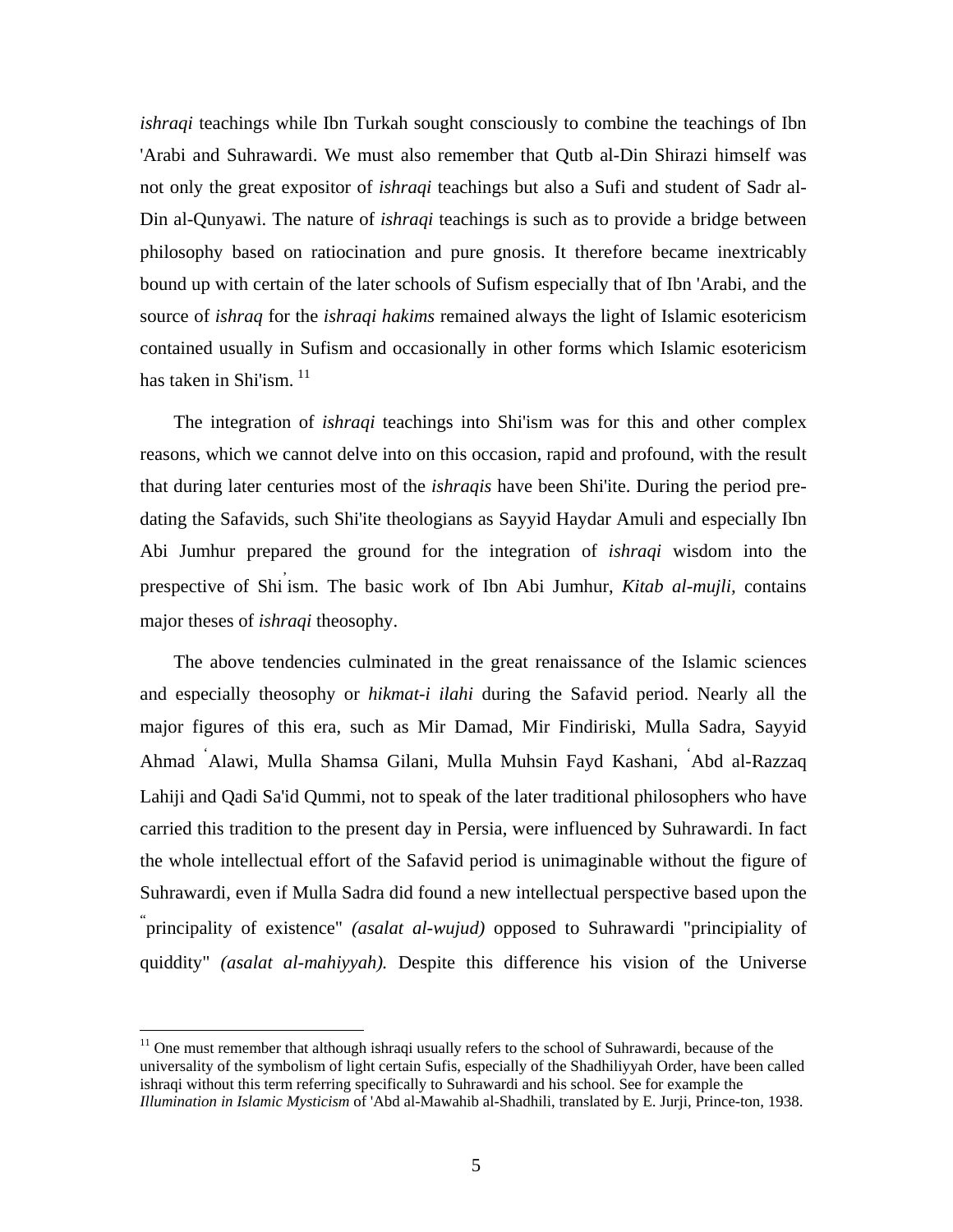remains organically bound to that of Suhrawardi.<sup>[12](#page-5-0)</sup>

The Safavid period, more particularly the eleventh/seventeenth century, witnessed two translations of the *Hikmat al-ishraq* into Persian, one made by Makmud Sharif ibn Harawi in 1008/1599 and the other by the Zoroastrian Farzanah Bahram ibn Farshad, a disciple of Adhar Kaywan who was still alive in 1048/1638. This period was also witness to the commentary of Najm al-Din Hajji Mahmud Tabrizi upon the *Hikmat alishraq* and the masterful glosses *(ta'liqat)* of Mulla Sadra upon the same work, the latter being one of the most important writings in the tradition of Islamic theosophy and philosophy on eschatology.<sup>[13](#page-5-1)</sup> But more than these commentaries, the influence of Suhrawardi is seen during this period in the works of the *hakims* of the age, whose writings are replete with references to the teachings of Suhrawardi. In fact one of the most outstanding of them, Mir Damad, even chose as his penlame Ishraq to demonstrate his close association with the spiritual universe of Suhrawardi.

As for the sub-continent, the main thrust of Islamic philosophy into that region can be almost identified with the spread of the *ishraqi* school in that land. Although from the Ghaznavid period a certain amount of knowledge of Islamic philosophy existed in some of the western regions of the sub-continent, mostly in Isma'ili circles, it was with the Tughrul kings of Delhi such as Sultan Muhammad and Firuz Shah and especially the Moguls that Islamic philosophy really found a home in the sub-continent and began to gain a notable following. The key figure perhaps in the spread of Islamic philosophy at this time was Fathallah Shirazi, himself a student of Ghiyath al-Din Mansur Dashtaki,<sup>[14](#page-5-2)</sup> who was thoroughly acquainted with *ishraqi* theosophy and taught its tenets in the subcontinent. Nearly all later Muslim philosophers of the region, who were in fact closely associated with the "School of Ispahan" and the writings of Mir Damad and Mulla Sadra, were also closely associated with the universe of discourse of *ishraqi* 

<span id="page-5-0"></span><sup>&</sup>lt;sup>12</sup> Sadr al-Din Shirazi, *Le Livre des penetrations metaphysiques*, Tehran-Paris, 1964, the introduction of H. Corbin, chapters IV and V.

<span id="page-5-1"></span><sup>&</sup>lt;sup>13</sup> See H. Corbin, "La theme de la resurrection chez Molla Sadra Shirazi (0150.1640) commentateur de Sohrawardi (587.1191)", *Studies in Mysticism and Religion presented to Gershom G. Scholem*, Jerusalem, 1967, pp. 71-115.

<span id="page-5-2"></span><sup>&</sup>lt;sup>14</sup> See M.A. Alvi and A. Rahman, *Fathullah Shirazi, A Sixteenth Century Indian Scientist*, New Delhi, 1968.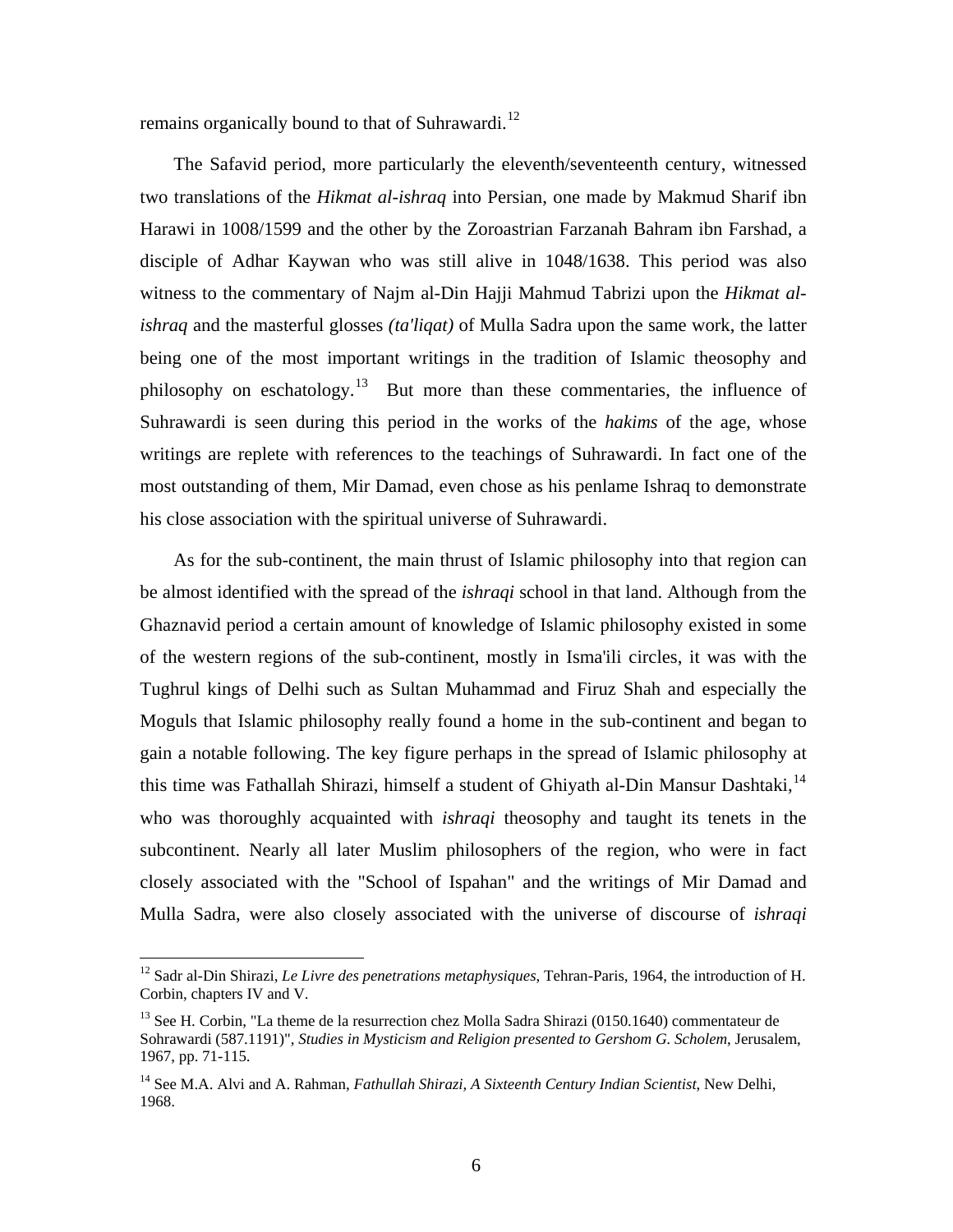theosophy and many of them were *ishraqis.* The fame of the *Hikmat al-ishraq* and *Hayakil al nur* in Muslim circles of the sub continent has been hardly less than in Persia itself. Moreover, it must be re-membered that the two translations of the *Hikmat al ishraq* into Persian, which at that time was the common cultural language of Persia and India, are closely connected with the intellectual world of the sub-continent. Mahmud ibn Harawi's translation contains references to Sufism as it developed in the subcontinent and Bahram ibn Farshad's translation belongs to an interesting but as yet little studied aspect of a religious movement that began in Shiraz but played its most important role in Akbar's court. Moreover, the translator was met by the author of *Dabistan al-madhahib* in Lahore and the translation itself may have been made in the sub-continent.

Bahram ibn Farshad belonged to the circle of the Zoroastrian priest, Adhar Kaywan, who had left Shiraz with his followers to settle in India. Adhar Kaywan and his disciples were deeply influenced by the teachings of Suhrawardi and considered themselves to be *ishraqis.* The *Dabistan al-madhahib* in fact mentions several figures of this school by name as being *ishraqis.*<sup>[15](#page-6-0)</sup> The spread of the teachings of Suhrawardi, which had already integrated the angelology of Zoroastrianism into the gnostic dimension of Islam, into Zoroastrian circles that had lived already for centuries within the bosom of the Islamic world, is yet another startling facet of the ramifications of Suhrawardi's doctrines in the later spiritual history of the East. His role in fact in the religious life of Akbar's court and the different attempts to create a bridge between Islam and Hinduism has as yet to be made clear. There is no doubt, however, that through several channels such as Fathallah Shirazi, certain currents of Sufism, the school of Dara Shukuh and the movement of Adhar Kaywan his ideas played a major role in the intellectual and spiritual life of the sub-continent at that time and during subsequent centuries up to the Khayrabadi school and Iqbal himself. Even Hindu circles were to become acquainted with Suhrawardi and some of his writings came to be known by Hindu scholars and sages.

In glancing over the spread of Suhrawardi's teachings in the East one is startled by the degree that it influenced even the titles of philosophical and theosophical writings.

<span id="page-6-0"></span><sup>15</sup> See Corbin, prolegomena to vol. I of Suhrawardi, *Opera Metaphysica et Mystica*, p. LVII.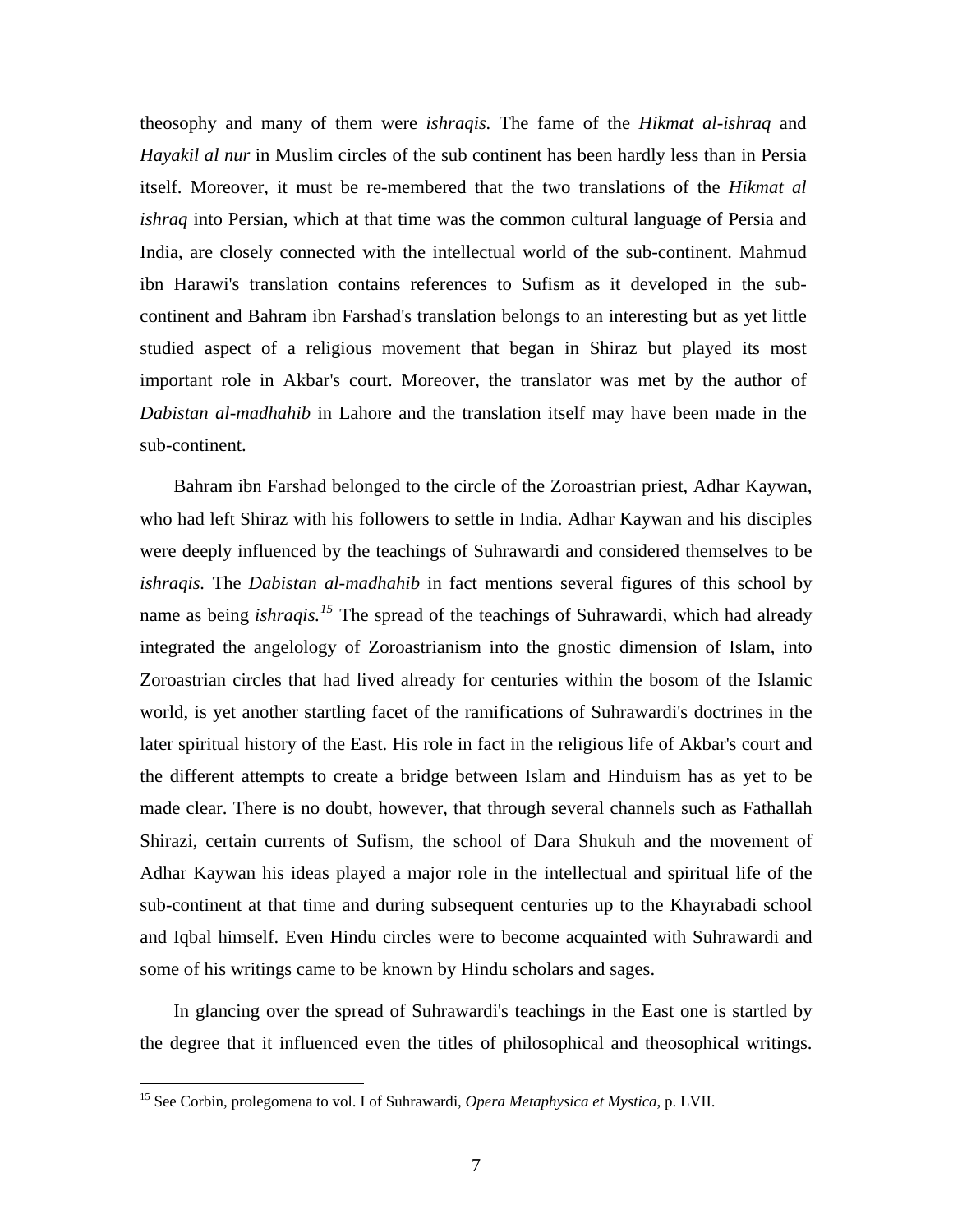The earlier works of Islamic philosophy such as those of Ibn Sina have names often associated with knowledge or the cure of ignorance such as the *Najat, Shifa* and *al-Isharat wa'1-tanbihat* or simply referring to the contents of the book such as most of the treatises of al-Kindi, Farabi and Muhammad ibn Zakariyya' Razi. Under the influence of *ishraqi* theosophy many titles began to appear after the seventh/thirteenth century which were in one way or another connected with the symbolism of light. The appearance of such titles is not only contemporary with Suhrawardi and the spread of *ishraqi* wisdom but definitely caused by this spread. Those who are acquainted with the gnostic, theosophical and philosophical literature of Persia and the Indian sub-continent during the past seven centuries will readily recall such titles as the *Lama'at* of 'Iraqi, the *Kitab al-mujli* of Ibn Abi Jumhur, the *Ashi"at al- Lama'at* of Jami, the *Jadhawat* of Mir Damad, the *Shawariq* and the *Mashriq al-ilham* of Lahiji, all written in Persian and the *al-Shams al-bazighah* of Mulla Mahmud Junpuri, one of the most famous works of *hikmat* in India. Even the Shi'ite theological encyclopedia of Majlisi, the *Bihar al-anwar,* has an *ishraqi*  title. The title of the famous *al-Mabahith al-mashriqiyyah* of Fakhr al-Din Razi, the contemporary of Suhrawardi, may also be recalled, but in this case the title is not connected with the *ishraqi* school. The above-mentioned works and many others of this period which mark a definite departure from the title of works of the earlier period of Islamic history can be partially explained by the influence of the "Oriental philosophy" *(al-hikmat al-mashriqiyyah)* of Ibn Sina and the *Mishkat al-anwar* of Ghazzali, not to speak of Ibn Arabi who already possessed a definite *"ishraqi* dimension" in addition to his purely gnostic *('irfani)* aspect and whose influence is particularly important in the case of 'Iraqi and Jami. But the major reason for this change of tone and color in the later works of *hikmat* and the noticeable change in their titles is Suhrawardi and his *ishraqi*  school.

\*

\* \*

When we turn to the question of the spread of the school of Illumination in the West we must distinguish between the general doctrine of illumination and the doctrines specifically associated with the school of Suhrawardi. Before the Aristotelianization of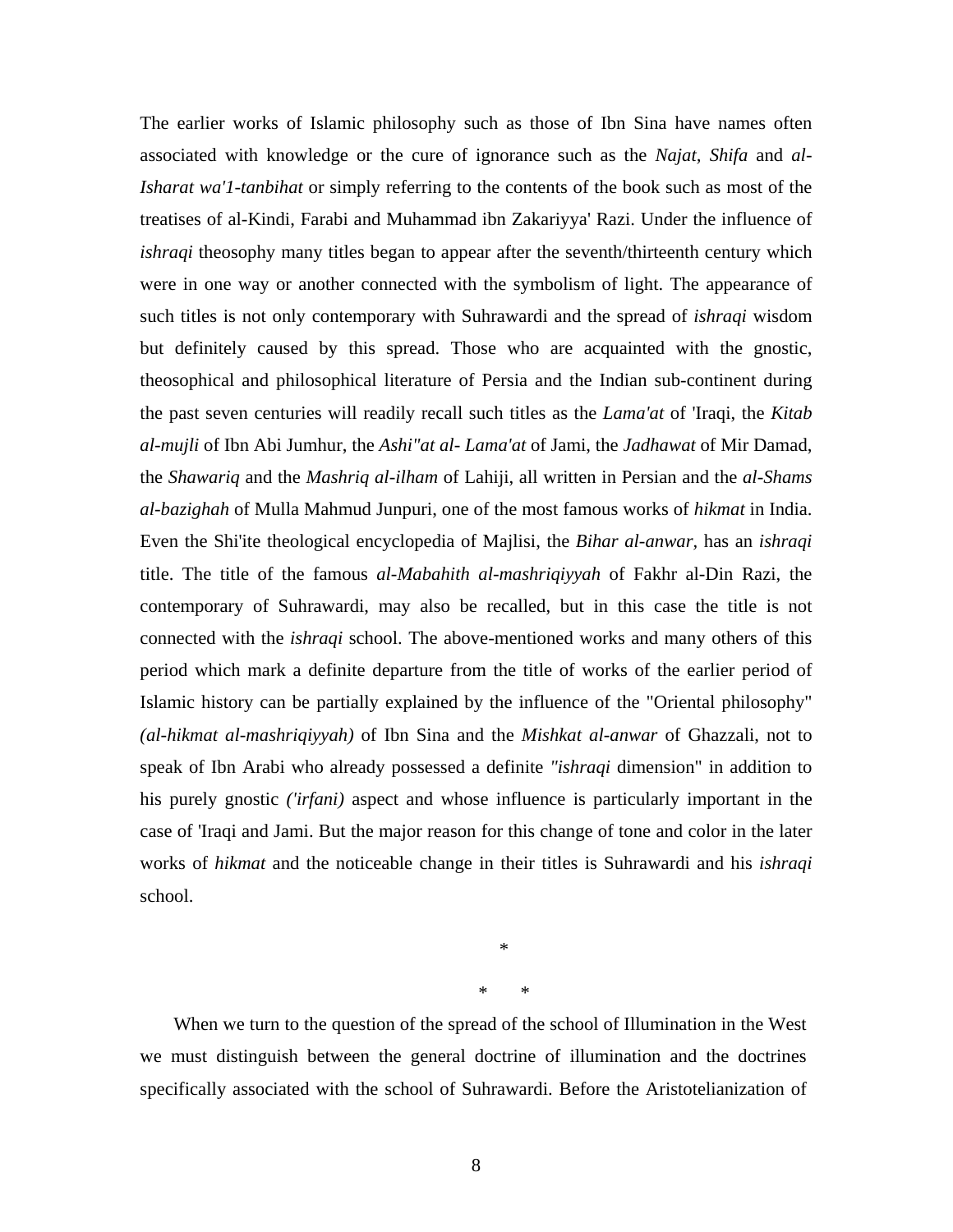Christian theology in the thirteenth century the Western theologians shared for the most part the view of St. Augustine that "the mind knows the truth in the same way that the physical eye sees a body" *(menti hoc est itelligere, quod sensui ridere)*[16](#page-8-0) According to St. Augustine the angels are not the instruments of illumination but only prepare the soul for the illumination that comes from God. Herein lies the major difference between the Augustinian theory of knowledge and that of Suhrawardi. Nevertheless, the belief in illumination in Augustinian theology made this theology more akin to the *ishraqi*  doctrines that were to sweep the Islamic world nearly at the same time that Augustinian theology was to be replaced by Thomism in the West. Even an exact contemporary of Suhrawardi, the Cistercian monk Isaac of Stella could write, "Just as, although the eye of the flesh has from nature the faculty of seeing, and the ear that of hearing, the eye never attains vision through itself, or the ear hearing, without the aid of the outer light or sound; so also the rational spirit, being by the gift of creation capable of knowing the true and loving the good, never attains the actuality of wisdom or charity except when flooded with the radiance and inflamed with the heat of the inner light."<sup>[17](#page-8-1)</sup>

Strangely enough Suhrawardi was never translated directly into Latin and was never able to help fortify and sustain this tradition. His name was never officially known to the West because he appeared on the scene at the very moment when the first major period of translation in Spain was drawing to a close. During this era the earlier Muslim Peripatetics had been translated and these translations were in turn interpreted in such a way as to make the atmosphere in Western intellectual circles ever less conducive to the reception of *ishraqi* doctrines. Even Ibn Sina was only half studied, his "Oriental philosophy<sup>"</sup> having been officially completely neglected.<sup>[18](#page-8-2)</sup> It seems that at this crucial moment of the parting of the ways between Islam and the West, the Islamic world was becoming ever more fully conscious of itself as an "Orient" *(mashriq)* in both a

<span id="page-8-0"></span><sup>16</sup> St. Augustine, *De Ordine*, II, 3, 10. This view is also confirmed in his *Soliloquies* and explained by E. Gilson in his *The Christian Philosophy of St. Augustine*, trans. by L. E. M. Lynch, New York, 1960; pp. 77- 88.

<span id="page-8-1"></span><sup>17</sup> Quoted by G. B. Burch in his *Early Medieval Philosophy*, New York, 1951, p. 118.

<span id="page-8-2"></span> $18$  This has been fully treated by H. Corbin, Avicenna and the Visionary Recital, trans. by W. Trask, New York, 1960, pp. 101422, and S. H. Nasr, *Three Muslim Sages*, pp. 45-51.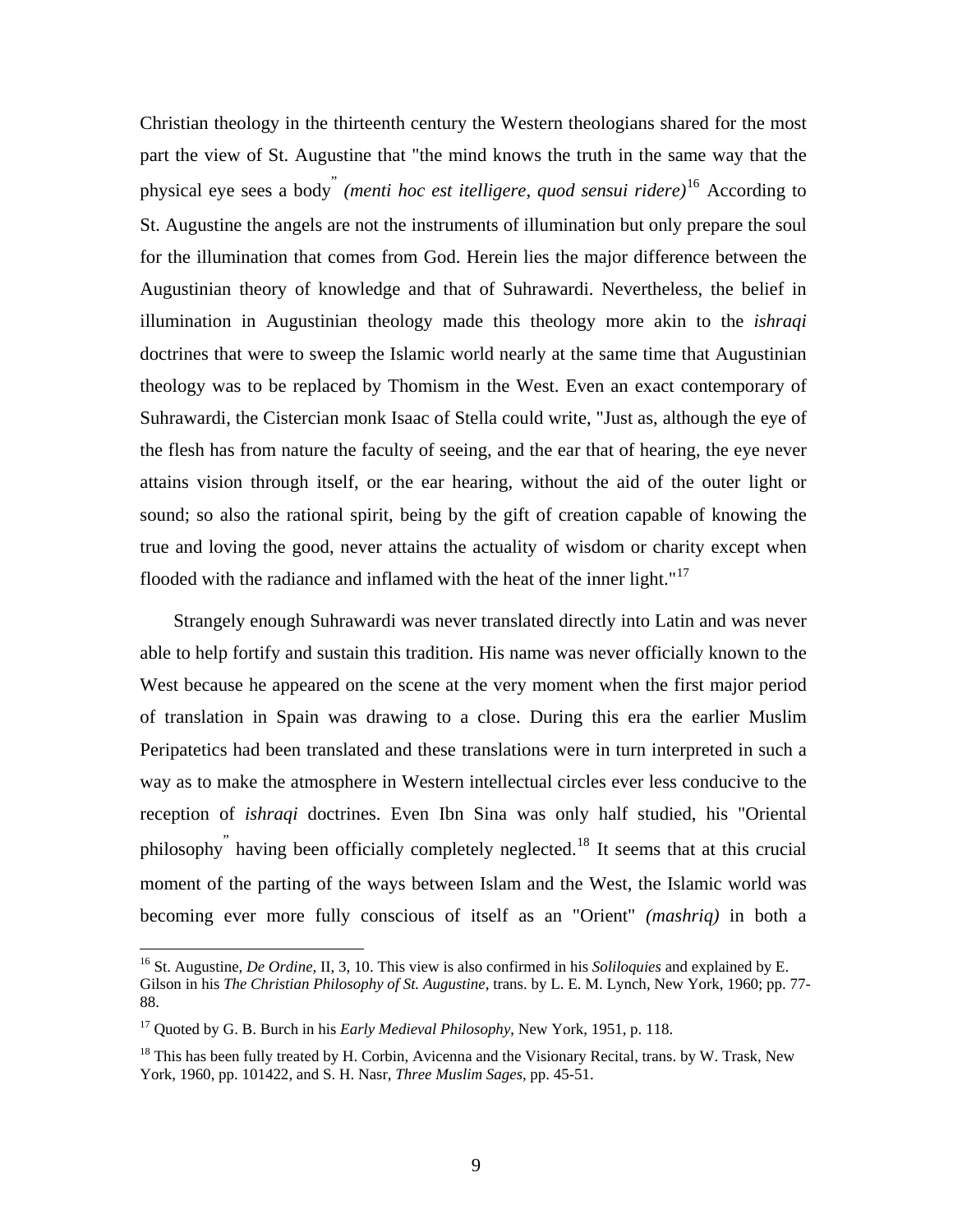geographical and symbolical sense, thus turning ever more away from the rationalism of the earlier Peripatetic philosophy to the illumination and ecstasy of *ishraq* and *'irfan.*  The West which had been in many ways an "Orient" in the *ishraqi* sense of the term and had possessed a traditional civilization which more than in any other period of its known history resembled the great Oriental civilizations, was now becoming an Occident, not only geographically but also in the *ishraqi* sense of concerning itself with the domain of ratiocination that is cut off from the illumination of the Divine Intellect. The migration of Ibn 'Arabi from Andalusia to Syria and the lack of receptivity in the West to the *ishraqi* doctrines of Suhrawardi are symptoms of this event and in fact symbolic of the parting of ways between two worlds which until now had been treading a similar course. Needless to say men like Dante and Eckhart were yet to appear but the tendency had already begun in the West in the direction of the " Occident" or *maghrib* of the intellectual world, in the direction of rationalism which finally with the razor of Ockham was to put an end to the life of scholastic theology, at least as the main intellectual force in the West.

On the margin of this movement, however, the mystical and illuminative tendencies continued to assert themselves and in this domain there may have been contacts with the teachings of Suhrawardi, although this will not be fully known until all the manuscripts are studied. This influence is most likely in the Oxford school of the thirteenth century and such figures as Roger Bacon and even Robert Grossteste. The latter has been credited by Crombie as being the founder of the experimental method, $19$  so that some may think him to stand at the antipode of illuminative theosophy. But both in Islam and medieval and even Renaissance Europe interest in the observation of nature and experiment often went hand in hand with gnostic and illuminationist tendencies rather than with rationalism, for the mystic and not rationalist sought after the "vision" of things in their essential reality and tried to remove the mental image which separates the subject from the object. Many *ishraqis* in the East also, foremost among them Qutb al-Din Shirazi, were well-known physicists and observers of nature.<sup>[20](#page-9-1)</sup> Be that as it may, we

<span id="page-9-0"></span><sup>&</sup>lt;sup>19</sup> See A. C. Crombie, *Robert Grossteste and the Origins of Experimental Science* 1100-1700, Oxford, 1953.

<span id="page-9-1"></span><sup>20</sup> This question has been dealt with in our *Science and Civilization in Islam,* Cambridge (U.S.A.), 1968, in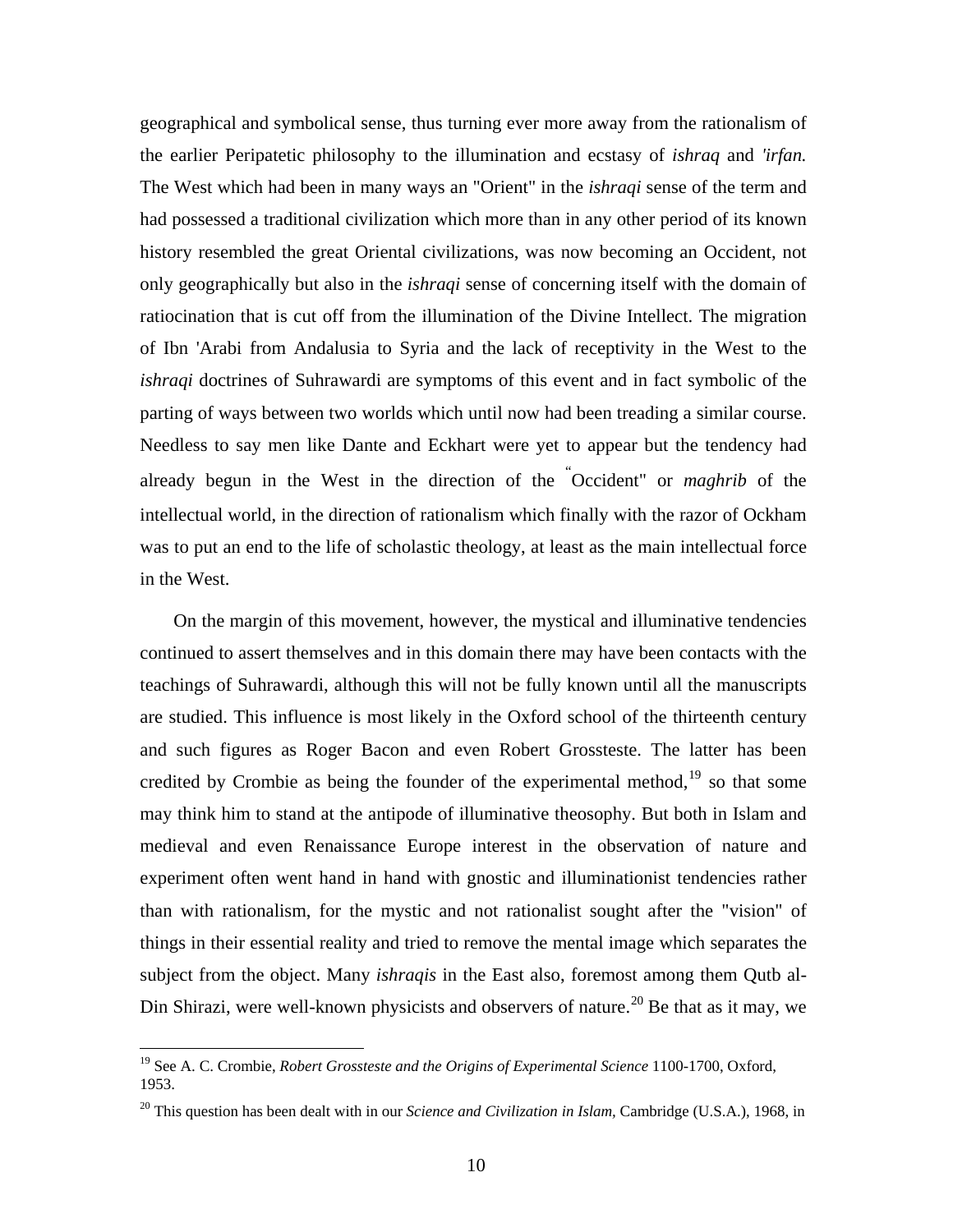know of the interest of the Oxford school in illumination and that Roger Bacon even wore the dress of the *ishraqis* and lectured upon them. Whether this *"ishraqi"* interest of Bacon refers to the "Oriental philosophy" of Ibn Sina or to Suhrawardi himself remains to be discovered. No definite conclusion can be reached until many more Latin manuscripts, especially those of this school, are studied.

The possibility of acquaintance with Suhrawardi in Spain during the seventh/thirteenth century certainly existed because already Ibn Sab'in of Andalusia who lived at this time in the Maghrib refers to the *Talwihat* in his *al-Risalat al-faqiriyyah,*  and this fact testifies to the widespread acquaintance with Suhrawardi throughout the Islamic world of that time. Whether a man like Roger Bacon, who could read Arabic, could have gained access to one of Suhrawardi's actual works is a question which as mentioned above cannot be answered at the present moment. Also components and elements that formed part of the synthesis that Suhrawardi achieved in his *Hikmat alishraq,* such as Hermeticism, reached the West independently during the eleventh and twelfth centuries so that some of the alchemical and Hermetical writes bear much resemblance to Suhrawardi in certain aspects of their teachings.

The example of Raymond Lull comes particularly to mind in this connection.

Not withstanding these possible lines of contact and influence it can be said that *ishraqi* theosophy did not penetrate into the mainstream of Western intellectual life. Rather, with the triumph of Aristotelianism and the weakening of the more intellectual currents of Christian mysticism illumination became more and more relegated to a marginal place until it became completely divorced from the official theology of the main religious authority in the West, namely the Church. In the general development of European philosophy also, despite the appearance of the Cambridge Platonists and a few less influential German philosophers of the eighteenth and nineteenth centuries like Schelling and Franz van Badder, there was no possibility of an *ishraqi* type of wisdom, seeing that this philosophy had become divorced from both religion and true mysticism and therefore any possible and legitimate source of illumination. The greatest paradox can be seen in the fact that the age which had completely forgotten illumination in the

several different chapters.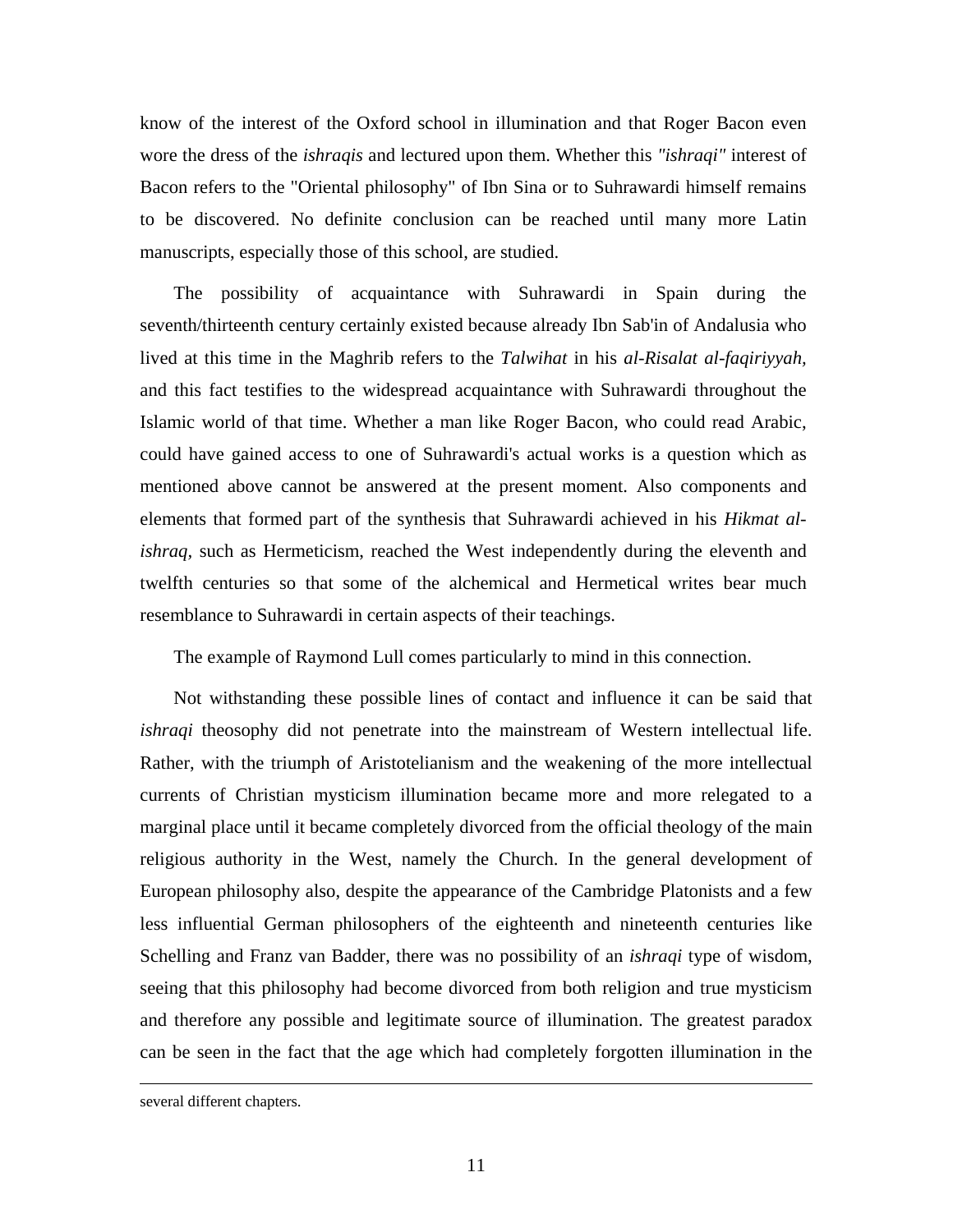sense that Suhrawardi gives to it and had moved to the very extremities of the "Occident" of the *ishraqi* theosophers is called in some of the Latin languages such as Italian the age of "illumination" *(illuminismo).* 

But in as much as the need for true illumination could never be completely suppressed illuminationist teachings appeared from time to time under occultist colours ever more opposed to established religious authority, until in the eighteenth century such movements as the "Illuminated of Bavaria" founded by Adam Weishaupt opposed all established religious authority and hierarchy. The outcome was a far cry from the destiny of *ishraqi* theosophy in Persia where by the Safavid period the most revered religious authorities were teaching Suhrawardi in corners of mosques to pious students who never missed a canonical prayer and who saw the *ishraqi* school as a natural growth of one of the branches from the trunk of Islamic intellectual life.

\*

\* \*

Although the subject of this paper does not really cover the modern period, we can not but add a few remarks as a postscript concerning the spread of the teachings of Suhrawardi today in both East and West, for the story of the spread of his influence has not yet come to an end. In Persia Suhrawardi continues as a major intellectual force and it is around him and Mulla Sadra that most of the contemporary students of traditional Islamic philosophy rally<sup>[21](#page-11-0)</sup> With the coming of modern nationalism, which has resuscitated pre-Islamic sentiments in the minds of certain modernists, the synthesis of Suhrawardi, who integrated the spiritual legacy of ancient Persia into the intellectual world-view of Islam, appears as particularly precious. And his impeccable and beautiful philosophical prose in Persian is without doubt a stimulus for the rejuvenation of Persian as a language of intellectual discourse in contemporary terms<sup>[22](#page-11-1)</sup> As long as traditional *hikmat* and of course the traditional religious teachings and the spiritual discipline which

<span id="page-11-0"></span><sup>21</sup> See H. Corbin, "The Force of Traditional Philosophy in Iran Today," *Studies in Comparative Religion.* Winter, 1968, pp. 12-26.

<span id="page-11-1"></span> $22$  On the significance of the Persian works of Suhrawardi see S. H. Nasr, "The Persian works of Shaykh alishraq Shihab al-Din Suhrawardi," *The Islamic Quarterly*, Vol. XII, 1968, No. 1-2, pp. 3-8.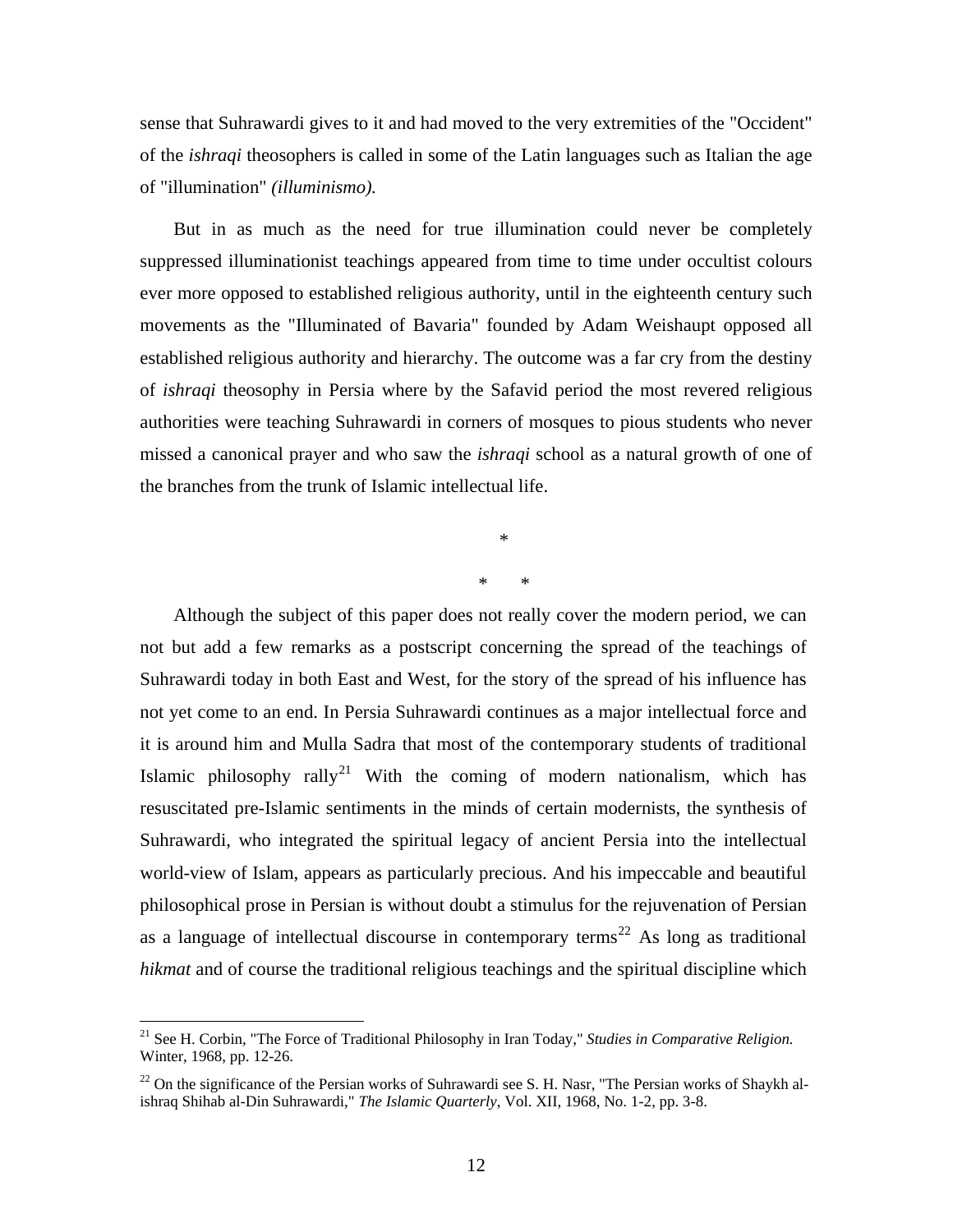underlie the whole structure of *ishraqi* theosophy subsist, the influence of Suhrawardi will continue to shine on the intellectual horizon of Persia and much of the rest of the Islamic world.

Even in the West Suhrawardi is now finally becoming known after centuries of neglect, almost completely due to the indefatigable efforts of H. Corbin. In a West where the post-Renaissance development of philosophy has reached a dead-end and the purely rationalistic and positivistic schools vie with completely anti-rationalistic philosophies, the synthesis of reason and illumination achieved by Suhrawardi appeals to many minds, not to speak of the vast world of symbols and metaphysical doctrines, which has attracted many who have become acquainted with his writings. Even the young who seek "illumination" through drugs think that they are interested in Suhrawardi.<sup>[23](#page-12-0)</sup> Acquaintance with his writings is therefore bound to increase in the future.

But it must be stated clearly for the sake of both the serious student and he who is looking for adventure that the *ishraqi* theosophy of Suhrawardi is a traditional doctrine of a sacred nature that cannot become fully assimilated except by being coupled with the proper spiritual discipline of an orthodox tradition. One can read Suhrawardi and gain an intellectual understanding of him. This is already a great deal and needs an intellectual intuition which is a gift of heaven and does not come easily. But to become an actual *ishraqi,* to receive that illumination which transforms one's whole being and results in that ecstacy or *wajd* described by Suhrawardi at the end of his *Hikmat al-ishraq,* one must follow the way of Suhrawardi himself and practice the methods of Sufism or analogous spiritual techniques. The *ishraqi* theosophy serves most of all the purpose of depicting a Universe in which the necessity of such practices becomes a blinding evidence, a Universe whose very beauty in fact draws those who possess the necessary qualifications to the doorway of the practical spiritual life, inasmuch as the vision itself is the fruit of having lived such a life. In Persia Suhrawardi's teachings have for centuries performed this important spiritual task. Let us hope that as a living expression of perennial metaphysics they will also perform this task for the few in the West who have

<span id="page-12-0"></span><sup>&</sup>lt;sup>23</sup> Some time ago the founder of the "cult of LSD" sent me a message asking for a meeting to be arranged between us, saying that since we were both interested in illumination we had much to talk about.